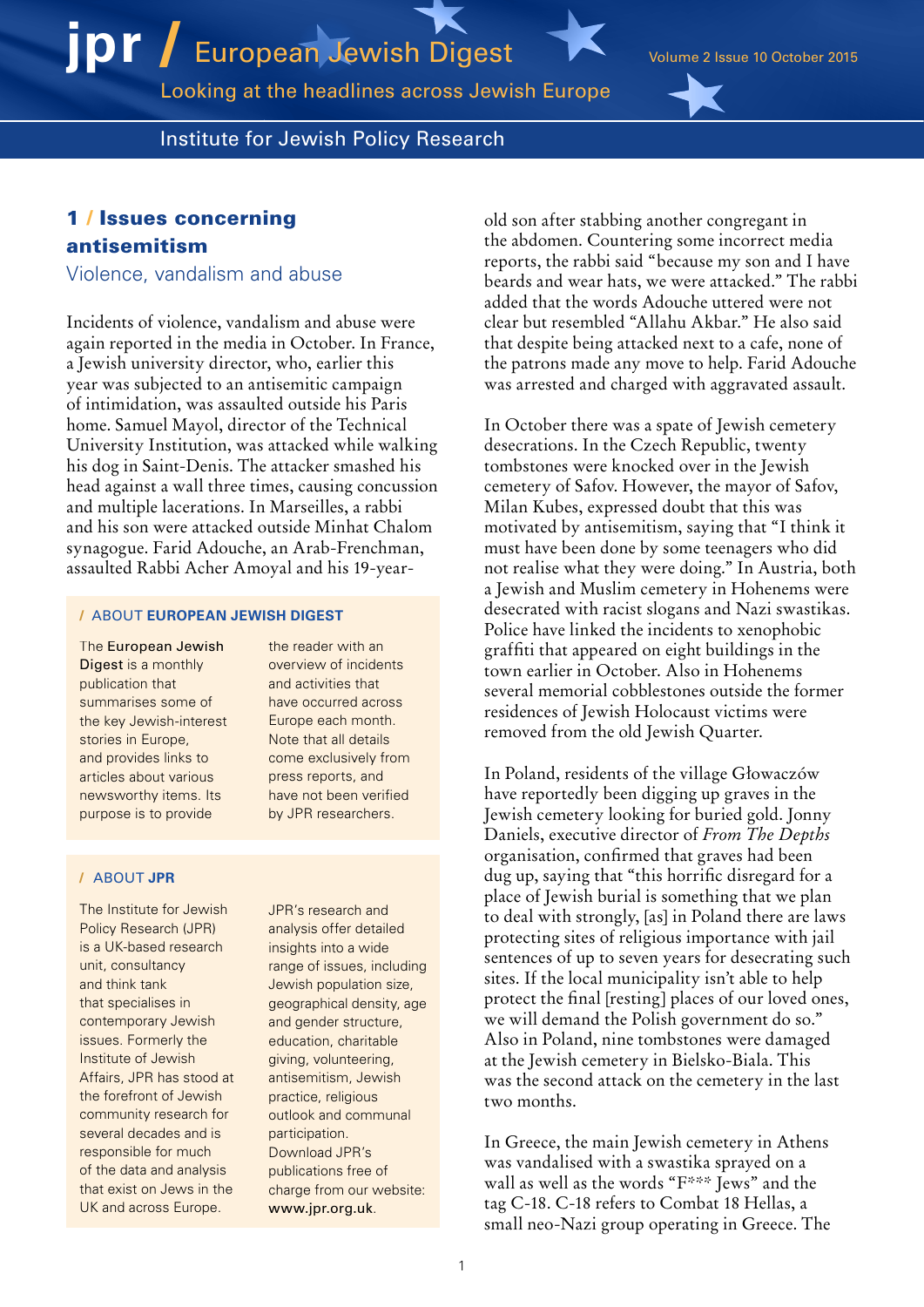group claimed responsibility for what it called the "beautiful artistic intervention at the Jewish cemetery." In a statement, the Central Board of Jewish Communities said that they express "the repudiation of Greek Jewry and condemn the vandalism of the Jewish cemetery of the Athens Jewish Community. The racists without any shame provoke with their announcement by saying that they will continue their barbaric actions … . We also expect the representatives of the State and Civil Society to prove in practice once again, that in our country racism and antisemitism are not tolerated."

In the Netherlands, nine headstones were knocked down at the Jewish cemetery in Oud-Beijerland near Rotterdam. The vandals also appeared to have brought down blunt objects on some of the damaged headstones to cause further damage.

Football fans made the news in October. In the Netherlands, fans from the Vitesse club from Arnhem held up a sign during a match with Ajax with the initials of the phrase "Jews have cancer." Club chairman Paul Koster said that they would have intervened to stop or punish the fans but "we unfortunately did not discover the sign until after the game." It is believed that the abuse was aimed at legendary Dutch footballer Johan Cruyff, who had recently announced he has been diagnosed with lung cancer. Fans of Ajax are often called Jews because of the historical Jewish presence in Amsterdam. Vitesse added in a statement that "we will do our utmost to identify the perpetrators of this banner. We call on other supporters to help us identify that person because such behaviour is not appropriate for a club like Vitesse." Fans of another Dutch club, Feyenoord, greeted Ajax's team bus with antisemitic chants on arrival at the De Kuip in Rotterdam. The Ajax players were subjected to chants of 'Gas the Jews olé olé' and 'Hamas, Hamas, gas the Jews' by close to 2000 home supporters.

In the UK, police were looking for a group of West Ham fans who allegedly started singing antisemitic songs on a first-class train carriage. The men refused to stop their chanting even after being challenged by a fellow passenger. PC Michael Botterill of British Transport Police said that "this sort of casual racism has gone unchallenged for too long. We know the vast majority of football fans are decent people, but for those who continue

to make life unpleasant for the travelling public, our message is clear: we will not tolerate your yobbish behaviour."

In Sweden, Isaac Bachman, Israel's ambassador to Sweden posted on Facebook a video of hundreds of protesters in Malmö chanting in Arabic about slaughtering Jews and stabbing Israeli soldiers. At a pro-Palestinian rally chants of 'slaughter the Jews, stab soldiers' were heard. Bachman wrote that "these are extremely troubling instances of a grotesque but nevertheless very real – and murderous – incitement which must be dealt with by the full force of the law."

A series of antisemitic incidents took place in the UK. At the Conservative Party conference in Manchester, a delegate said he was subjected to antisemitic abuse from protestors. Stephen Woods, chairman of the Conservative Sale East and Wythenshawe Association, said the abuse started as he left the centre with a group of Jewish friends who were wearing *kippot*. He added that the "abuse we had to endure was despicable, with a number of protestors screaming 'Jewish Tory scum, get back to Auschwitz.' I have never heard such vile language. The whole incident left us all shaken up."

In South Tottenham, a man was arrested after shouting antisemitic abuse at Jewish pedestrians earlier in the month. According to Jewish volunteer neighbourhood watch group Shomrim "the suspect was shouting 'kill the f\*\*\*ing Jews' amongst other abuse. The suspect was shouting the abuse at visibly Jewish pedestrians including women and children." In Stamford Hill, a series of events took place over the course of one day. Firstly, some "young Asian men" shouted antisemitic abuse at a school bus driver with young children on board his bus. Soon after, a black man shouted "we need to kill all the Jews" at a Jewish man as he left a synagogue and proceeded to follow him and smash in the driver's side window of his car. Following this incident, two women were verbally abused and threatened. Later in the month, antisemitic graffiti was found daubed on a building in Stamford Hill. The graffiti read "death to da Jew."

Also in London, a teacher, Mahmudul Choudhury, aged 36, was banned from the classroom for life, by a panel ruling on behalf of the Secretary of State for Education, after being convicted of posting an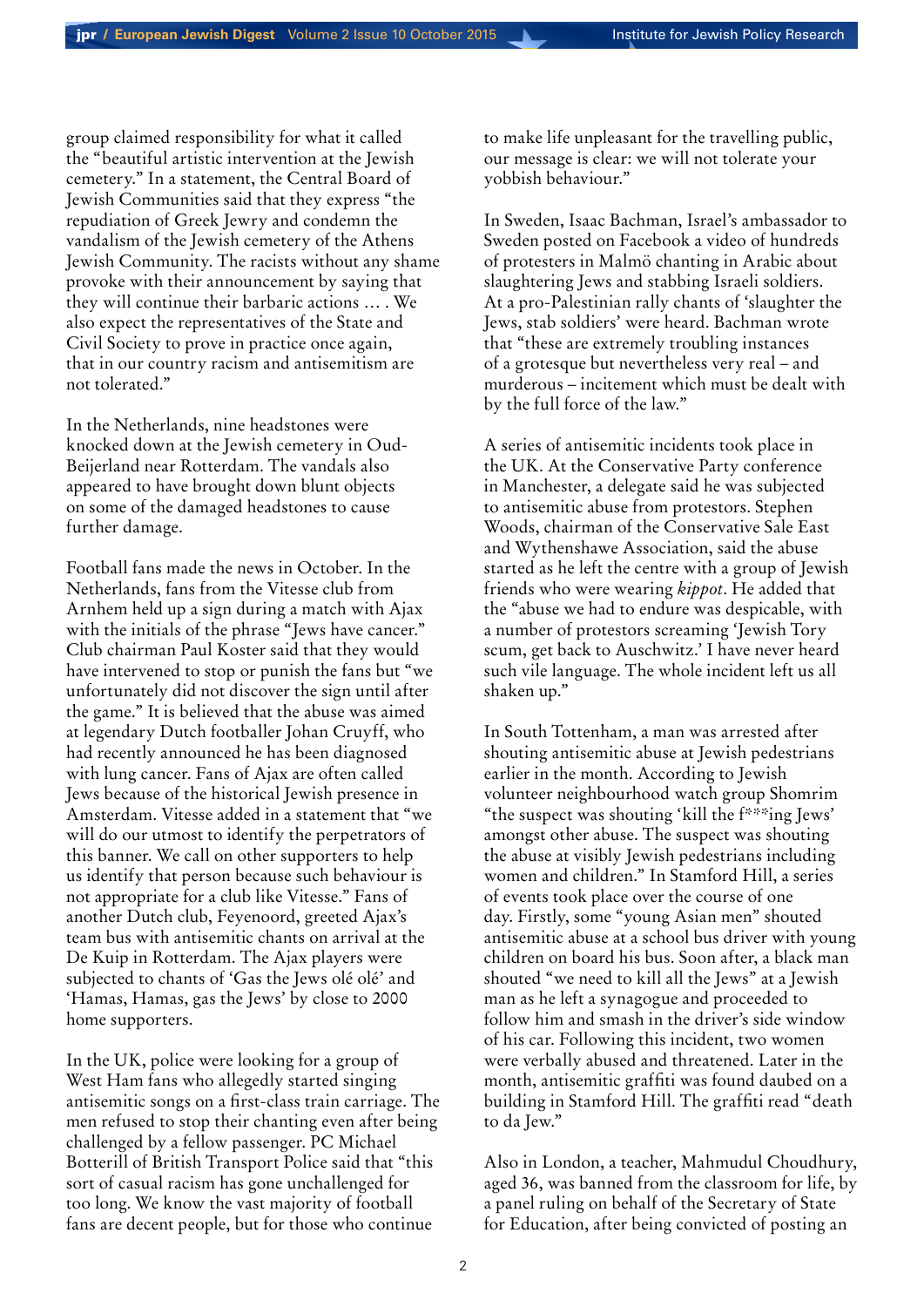antisemitic message on social media. The ban came after Mr Choudhury was fined £465 for posting an image of Adolf Hitler on his Facebook page with the caption "I could have killed all the Jews but I left some of them to let you know why I was killing them." Finally, a well-known nightclub in London was closed owing to a mass brawl sparked by antisemitic abuse. Kensington club Boujis was ordered to close its doors for two weekends after sixteen people were involved in a fight outside the venue. Mobile phone footage showed one person being thrown across the bonnet of a car as others traded punches. The images include the voice of one person shouting "f\*\*\*ing Jews."

## **Politics**

Once again, some leading politicians and religious leaders have strongly expressed their condemnation of antisemitism. At the Vatican, Pope Francis and Jewish leaders celebrated the fiftieth anniversary of *Nostra Aetate* (Latin for "In Our Times"), a document that significantly altered the language and attitudes of the church toward Jews. It was written during the Second Vatican Council, adopted on October 28, 1965 and it updated the Church's ideology and teachings about the Jews. It most significantly repudiated the charge that all Jews should be held responsible for the death of Jesus. The document further stated that "the Jews should not be presented as rejected or accursed by God," and insisted that Christians should decry "hatred, persecutions, displays of antisemitism directed against Jews at any time and by anyone." At the commemoration the Pope said that with the document "a real transformation has taken place in these fifty years in the relationship between Christians and Jews. From enemies and strangers, we have become friends." Ronald Lauder, World Jewish Congress president, said that "what has happened since 'Nostra Aetate' is nothing short of a miracle. Relations between Catholics and Jews on many levels, not just the highest, are now better than ever." In a private audience with Ronald Lauder, Pope Francis also said that an outright attack on the State of Israel is just as 'antisemitic' as attacks against Jews. He said that "to attack Jews is antisemitism, but an outright attack on the State of Israel is also antisemitism. There may be political disagreements between governments and on political issues, but the State of Israel has every right to exist in safety and prosperity."

### Violence, vandalism and abuse links

/ [Jewish academic](http://www.jta.org/2015/10/12/news-opinion/world/jewish-academic-assaulted-near-paris-following-anti-semitic-threats)  [assaulted near Paris](http://www.jta.org/2015/10/12/news-opinion/world/jewish-academic-assaulted-near-paris-following-anti-semitic-threats)  [following antisemitic](http://www.jta.org/2015/10/12/news-opinion/world/jewish-academic-assaulted-near-paris-following-anti-semitic-threats)  [threats](http://www.jta.org/2015/10/12/news-opinion/world/jewish-academic-assaulted-near-paris-following-anti-semitic-threats) (Jewish Telegraphic Agency, October 12, 2015[\)](http://www.jta.org/2015/11/01/news-opinion/world/arab-frenchman-who-attacked-jews-in-marseille-jailed)

/ [Arab-Frenchman](http://www.jta.org/2015/11/01/news-opinion/world/arab-frenchman-who-attacked-jews-in-marseille-jailed)  [who attacked Jews in](http://www.jta.org/2015/11/01/news-opinion/world/arab-frenchman-who-attacked-jews-in-marseille-jailed)  [Marseilles jailed](http://www.jta.org/2015/11/01/news-opinion/world/arab-frenchman-who-attacked-jews-in-marseille-jailed) (Jewish Telegraphic Agency, November 1, 2015)

/ [Gravestones toppled at](http://www.jta.org/2015/10/20/news-opinion/world/gravestones-toppled-at-czech-jewish-cemetery)  [Czech Jewish cemetery](http://www.jta.org/2015/10/20/news-opinion/world/gravestones-toppled-at-czech-jewish-cemetery)  (Jewish Telegraphic Agency, October 20, 2015)

/ [Jewish, Muslim](http://www.jta.org/2015/10/20/news-opinion/world/jewish-muslim-cemeteries-vandalized-in-austrian-town)  [cemeteries vandalised](http://www.jta.org/2015/10/20/news-opinion/world/jewish-muslim-cemeteries-vandalized-in-austrian-town)  [in Austrian town](http://www.jta.org/2015/10/20/news-opinion/world/jewish-muslim-cemeteries-vandalized-in-austrian-town) (Jewish Telegraphic Agency, October 20, 2015)

/ [Jewish cemetery in](http://www.jpost.com/Diaspora/Jewish-cemetery-in-Poland-dug-up-in-quest-for-gold-says-NGO-422607)  [Poland dug up in quest](http://www.jpost.com/Diaspora/Jewish-cemetery-in-Poland-dug-up-in-quest-for-gold-says-NGO-422607)  [for gold, says NGO](http://www.jpost.com/Diaspora/Jewish-cemetery-in-Poland-dug-up-in-quest-for-gold-says-NGO-422607) (*The Jerusalem Post*, October 11, 2015)

/ [Jewish cemetery](http://www.jta.org/2015/11/02/news-opinion/world/jewish-cemetery-vandalized-in-poland-for-2nd-time)  [vandalised in Poland](http://www.jta.org/2015/11/02/news-opinion/world/jewish-cemetery-vandalized-in-poland-for-2nd-time)  [for second time](http://www.jta.org/2015/11/02/news-opinion/world/jewish-cemetery-vandalized-in-poland-for-2nd-time) (Jewish Telegraphic Agency, November 2, 2015)

/ [Athens Jewish cemetery](http://www.jta.org/2015/10/22/news-opinion/world/athens-jewish-cemetery-vandalized-neo-nazi-group-claims-responsibility)  [vandalised, neo-Nazi](http://www.jta.org/2015/10/22/news-opinion/world/athens-jewish-cemetery-vandalized-neo-nazi-group-claims-responsibility)  [group claims responsibility](http://www.jta.org/2015/10/22/news-opinion/world/athens-jewish-cemetery-vandalized-neo-nazi-group-claims-responsibility) (Jewish Telegraphic Agency, October 22, 2015)

/ [Dutch Jewish headstones](http://www.jta.org/2015/10/30/news-opinion/world/dutch-jewish-headstones-knocked-down-hit-with-blunt-object) [knocked down](http://www.jta.org/2015/10/30/news-opinion/world/dutch-jewish-headstones-knocked-down-hit-with-blunt-object) (Jewish Telegraphic Agency, October 30, 2015)

/ [Johan Cruyff victim](http://www.ibtimes.co.uk/johan-cruyff-victim-anti-semitic-abuse-following-lung-cancer-diagnosis-1526169)  [of antisemitic abuse](http://www.ibtimes.co.uk/johan-cruyff-victim-anti-semitic-abuse-following-lung-cancer-diagnosis-1526169)  [following lung cancer](http://www.ibtimes.co.uk/johan-cruyff-victim-anti-semitic-abuse-following-lung-cancer-diagnosis-1526169)  [diagnosis](http://www.ibtimes.co.uk/johan-cruyff-victim-anti-semitic-abuse-following-lung-cancer-diagnosis-1526169) (*International Business Times*, October 28, 2015)

/ [Feyenoord supporters](http://www.goal.com/en-gb/news/14382/eredivisie/2015/10/28/16771302/feyenoord-supporters-aim-anti-semitic-chants-at-ajax-players)  [aim antisemitic chants at](http://www.goal.com/en-gb/news/14382/eredivisie/2015/10/28/16771302/feyenoord-supporters-aim-anti-semitic-chants-at-ajax-players)  [Ajax players](http://www.goal.com/en-gb/news/14382/eredivisie/2015/10/28/16771302/feyenoord-supporters-aim-anti-semitic-chants-at-ajax-players) (Goal.com, October 28, 2015)

/ [West Ham fans 'sang](http://www.standard.co.uk/news/crime/west-ham-fans-sang-antisemitic-songs-while-travelling-first-class-on-train-a3088271.html)  [antisemitic songs' while](http://www.standard.co.uk/news/crime/west-ham-fans-sang-antisemitic-songs-while-travelling-first-class-on-train-a3088271.html)  [travelling first class on](http://www.standard.co.uk/news/crime/west-ham-fans-sang-antisemitic-songs-while-travelling-first-class-on-train-a3088271.html)  [train](http://www.standard.co.uk/news/crime/west-ham-fans-sang-antisemitic-songs-while-travelling-first-class-on-train-a3088271.html) (*Evening Standard*, October 12, 2015)

/ [Protesters in Sweden](http://www.jta.org/2015/10/20/news-opinion/world/protesters-in-sweden-chant-slaughter-the-jews)  [chant 'slaughter the Jews'](http://www.jta.org/2015/10/20/news-opinion/world/protesters-in-sweden-chant-slaughter-the-jews) (Jewish Telegraphic Agency, October 20, 2015)

/ [Jewish Tory delegate](http://www.thejc.com/news/uk-news/146841/jewish-tory-delegate-abused-protesters-outside-party-conference)  [abused by protesters](http://www.thejc.com/news/uk-news/146841/jewish-tory-delegate-abused-protesters-outside-party-conference)  [outside party conference](http://www.thejc.com/news/uk-news/146841/jewish-tory-delegate-abused-protesters-outside-party-conference) (*The Jewish Chronicle*, October 8, 2015)

/ [London: Antisemitism](http://www.israelnationalnews.com/News/News.aspx/201873)  [wave ends in window](http://www.israelnationalnews.com/News/News.aspx/201873)  [smashing](http://www.israelnationalnews.com/News/News.aspx/201873) (*Arutz Sheva News*, October 14, 2015)

/ [Jewish man's car window](http://www.jewishnews.co.uk/jewish-mans-car-window-smashed-in-following-anti-semitic-abuse/) [smashed in following](http://www.jewishnews.co.uk/jewish-mans-car-window-smashed-in-following-anti-semitic-abuse/)  [antisemitic abuse](http://www.jewishnews.co.uk/jewish-mans-car-window-smashed-in-following-anti-semitic-abuse/) (*Jewish News*, October 14, 2015)

/ [Police investigating as](http://www.jewishnews.co.uk/police-investigating-as-death-to-da-jews-daubed-in-stamford-hill/)  ["death to da Jew" daubed](http://www.jewishnews.co.uk/police-investigating-as-death-to-da-jews-daubed-in-stamford-hill/)  [in Stamford Hill](http://www.jewishnews.co.uk/police-investigating-as-death-to-da-jews-daubed-in-stamford-hill/) (*Jewish News*, October 27, 2015)

/ [London teacher](http://www.thejc.com/news/uk-news/147641/london-teacher-banned-classroom-indefinitely%E2%80%99-after-antisemitic-facebook-post)  [banned from classroom](http://www.thejc.com/news/uk-news/147641/london-teacher-banned-classroom-indefinitely%E2%80%99-after-antisemitic-facebook-post)  ['indefinitely' after](http://www.thejc.com/news/uk-news/147641/london-teacher-banned-classroom-indefinitely%E2%80%99-after-antisemitic-facebook-post)  [antisemitic Facebook](http://www.thejc.com/news/uk-news/147641/london-teacher-banned-classroom-indefinitely%E2%80%99-after-antisemitic-facebook-post)  [post](http://www.thejc.com/news/uk-news/147641/london-teacher-banned-classroom-indefinitely%E2%80%99-after-antisemitic-facebook-post) (*The Jewish Chronicle*, October 19, 2015)

/ [Mass brawl outside stars'](http://www.thejc.com/news/uk-news/148518/mass-brawl-outside-stars-london-nightclub-sparked-antisemitic-abuse) [London nightclub 'sparked](http://www.thejc.com/news/uk-news/148518/mass-brawl-outside-stars-london-nightclub-sparked-antisemitic-abuse)  [by antisemitic abuse'](http://www.thejc.com/news/uk-news/148518/mass-brawl-outside-stars-london-nightclub-sparked-antisemitic-abuse) (*The Jewish Chronicle*, October 30, 2015)

In Poland, the Polish Episcopate declared that antisemitism is a sin and stressed the importance to the church of Catholic-Jewish dialogue. In a special pastoral letter entitled '*The shared spiritual heritage of Christians and Jews*,*'* the Episcopate stressed that "antisemitism and anti-Judaism are sins against the love of thy neighbour." It further added that the Church organises an annual 'Day of Judaism,'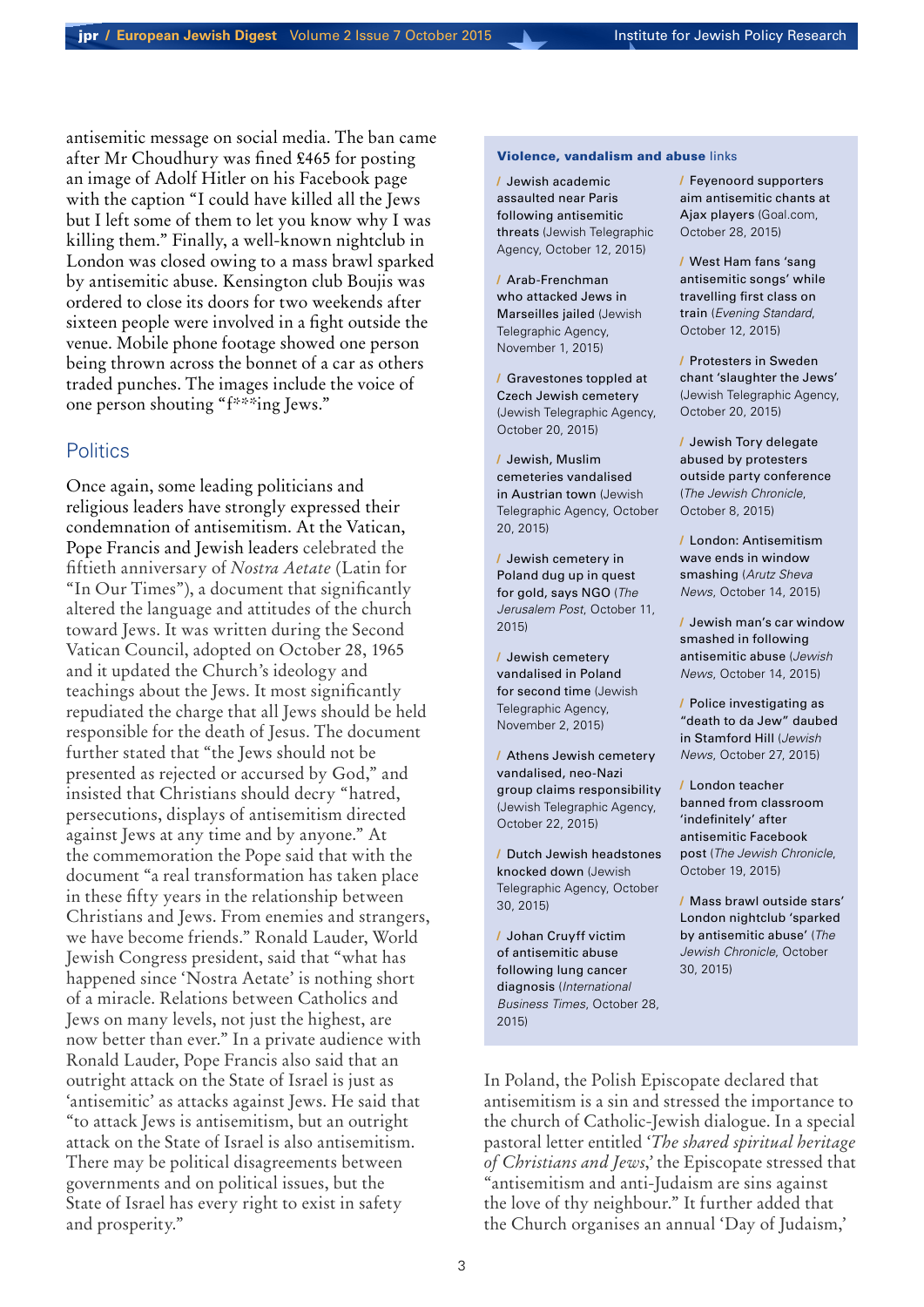reasserting that "Christian-Jewish dialogue must never be treated as 'the religious hobby' of a small group of enthusiasts, but it should increasingly become part of the mainstream of pastoral work." The letter also admitted that the Nazi genocide of Jews in Poland was "sometimes met with indifference among certain Christians" and that "if Christians and Jews had practised religious brotherhood in the past, more Jews would have found help and support from Christians."

In France, the mayor of Paris, Anne Hidalgo, became the first mayor in Europe to sign up to the American Jewish Committee's initiative *Mayors United Against Antisemitism*, which calls on municipal leaders across Europe to publicly address and take concrete actions against rising antisemitism. Hidalgo said that "the City has a responsibility to fight antisemitism, otherwise it will develop in the midst of it. Paris, which is home to the biggest Jewish community of Europe, needs to be a pioneer in the fight against hate so that other cities can benefit from its expertise and commitment."

In Germany, representatives of Chancellor Angela Merkel's Christian Democratic Union (CDU) said in a meeting with the country's top Jewish leaders that Muslim leaders in Germany must help fight antisemitism within their ranks. In a statement about the meeting, the CDU said that they made it clear that Muslim associations in Germany bear some responsibility for fighting antisemitism within the Muslim population. They also emphasised that "every form of antisemitism must be forcefully challenged. Israel's right to exist is part of German identity."

At a European Union colloquium on antisemitism and Islamophobia, Frans Timmermans, first vice-president of the European Commission, said that "the importance we attach to fighting antisemitism and anti-Muslim hatred also means that we do not just want to listen to you and your concerns today… Antisemitism is not just terrible for the Jewish community, it is like a fever in an infected body; it points at a much wider problem. Antisemitism left unchallenged will create a much, much bigger problem in any society. That is what European history teaches us. So tackling antisemitism is an essential operation to save what we cherish in our society… I want to be in direct control of this. I will be your envoy if you want to call it that."

In Austria, Freedom Party MP Susanne Winter was expelled from her party in response to her Facebook post in which she agreed with the comment "Zionist-money Jews are the global problem. Europe, and in particular Germany, are now getting what they deserve from Zionist Jews, particularly rich Zionist Jews in the USA, for the century-long persecution of Jews in Europe. According to the Zionists, Europe, particularly Germany, should be cut off as economic competitors to the US." Her response to this post was: "It is great. You are taking the words right out of my mouth. There are a lot of things I am not allowed to write. Therefore I'm even more pleased about courageous, independent people." Freedom Party General Secretary Herbert Kickl said in a statement that Winter's post was "absolutely unacceptable" and that "the Freedom Party is no place for antisemitism." Oskar German, president of the Austrian Jewish Community, called Winter "a disgrace to the Austrian Parliament." She was expelled from the party after refusing to resign.

In Germany and the Netherlands, Jewish community leaders have expressed concern about antisemitism among refugees. In a meeting with German Chancellor Angela Merkel, Josef Schuster, President of the Central Council of Jews in Germany, expressed his fears of an influx of Muslim refugees with antisemitic attitudes. He raised concern that many of those seeking asylum in Germany come from countries hostile to Israel, and might strengthen antisemitic views among the Arab community. He said that this concern is common among German Jews "and I share this feeling and therefore see a need to integrate the refugees in our community of values as soon as possible." In the Netherlands, the Central Jewish Board (CJO) expressed "grave concern" over the housing of Syrians and Iraqis at a refugee centre in the heavily Jewish suburb of Amstelveen in Amsterdam. The CJO said in a statement that they had asked authorities to prepare a risk assessment for local Jews and questioned whether this issue was considered before the municipality decided to house refugees in the building. They added that while the Jewish groups it represents do not oppose the arrival of refugees, "at the same time, the groups are pointing out that the location selected, in the heart of Jewish infrastructure, is extremely unfortunate."

In Greece, during a debate in parliament, Dimitris Giannakopoulos, president of the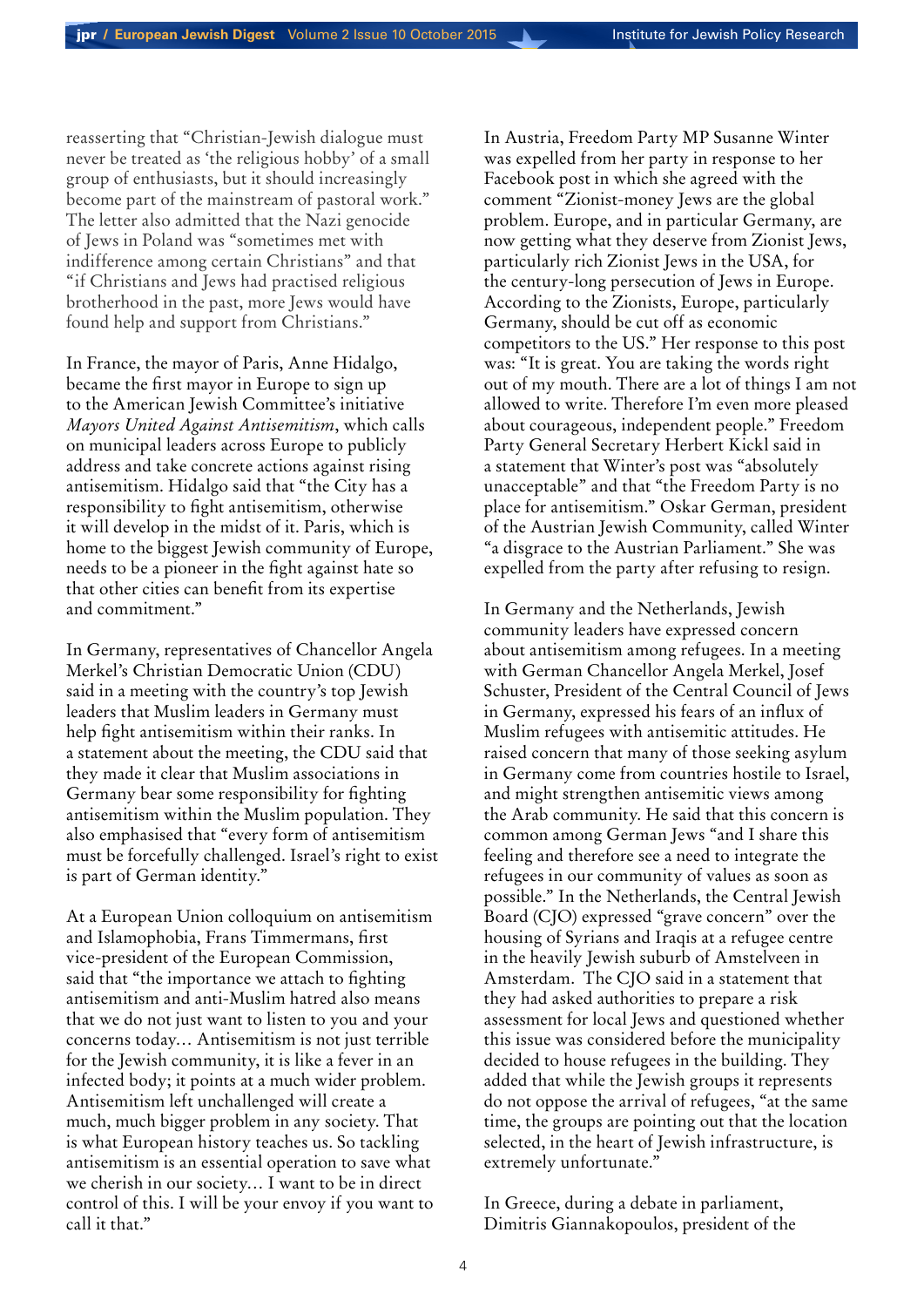Hellenic Association of Pharmaceutical Companies, warned that an upcoming bill to open up the country's drug market to cheaper generic drugs was the result of a conspiracy between Germany and Jewish groups. He added that 11,000 Greek jobs would be lost and claimed the measure was due to pressure from Jewish groups in order to benefit Israeli generic drug makers. Giannakopoulos said that "five years ago we said that Israeli companies are hiding behind all this. Whoever is familiar with the sector of medicines and has not yet understood that they are trying to favour the Israeli companies is either stupid or irrelevant, or manipulated." His accusation was repeated later by Nikos Nikolopoulos, a politician from the right-wing Independent Greek party, a member of the governing coalition. Anti-Defamation League Chief Executive Jonathan A. Greenblatt said he joins the Central Board of Jewish Communities in Greece in condemning such remarks, which "allude to antisemitic conspiracy theories that Jews benefit at the expense of others. Antisemitic statements in parliament and by Greek members of parliament must always be repudiated by Greek leaders if any progress is to be made against the prevalence of antisemitic attitudes in Greek society."

In the UK, Prime Minister David Cameron announced at the Conservative Party Conference in Manchester that Islamic religious schools (Madrasas) teaching children antisemitic beliefs will be investigated and closed down. In his speech Cameron unveiled plans to open religious schools to inspection. He said that "there is nothing wrong with children learning about their faith, whether it's at madrasas, Sunday schools or Jewish yeshivas. But in some madrasas we've got children being taught that they shouldn't mix with people of other religions; being beaten; swallowing conspiracy theories about Jewish people. These children should be having their minds opened, their horizons broadened, not having their heads filled with poison and their hearts filled with hate. So I can announce this today: If an institution is teaching children intensively, then whatever its religion, we will, like any other school, make it register so it can be inspected. And be in no doubt: if you are teaching intolerance, we will shut you down."

### Politics links

/ [Vatican marks historic](http://www.globalpost.com/article/6676666/2015/10/28/church-marks-historic-crackdown-religious-hate)  [end to official antisemitism](http://www.globalpost.com/article/6676666/2015/10/28/church-marks-historic-crackdown-religious-hate) (*Global Post*, October 28, 2015)

/ [Pope Francis says](http://www.catholicherald.co.uk/news/2015/10/29/pope-francis-says-attacks-on-jews-are-anti-semitic-as-are-attacks-on-israel/)  ['attacks on Jews are](http://www.catholicherald.co.uk/news/2015/10/29/pope-francis-says-attacks-on-jews-are-anti-semitic-as-are-attacks-on-israel/)  [antisemitic, as are attacks](http://www.catholicherald.co.uk/news/2015/10/29/pope-francis-says-attacks-on-jews-are-anti-semitic-as-are-attacks-on-israel/)  [on Israel'](http://www.catholicherald.co.uk/news/2015/10/29/pope-francis-says-attacks-on-jews-are-anti-semitic-as-are-attacks-on-israel/) (*Catholic Herald*, October 29, 2015)

/ [As Vatican celebrates](http://ejpress.org/index.php?option=com_content&view=article&id=54516&Itemid=7)  [fifty years since Nostra](http://ejpress.org/index.php?option=com_content&view=article&id=54516&Itemid=7)  [Aetate, Polish Episcopate](http://ejpress.org/index.php?option=com_content&view=article&id=54516&Itemid=7)  [declares that antisemitism](http://ejpress.org/index.php?option=com_content&view=article&id=54516&Itemid=7)  ['is a sin'](http://ejpress.org/index.php?option=com_content&view=article&id=54516&Itemid=7) (European Jewish Press, October 30, 2015)

/ [Polish Episcopate](http://www.thenews.pl/1/9/Artykul/225535,Polish-Episcopate-condemns-antisemitism-as-a-sin-)  [condemns antisemitism](http://www.thenews.pl/1/9/Artykul/225535,Polish-Episcopate-condemns-antisemitism-as-a-sin-)  [as 'a sin'](http://www.thenews.pl/1/9/Artykul/225535,Polish-Episcopate-condemns-antisemitism-as-a-sin-) (Radio Poland, October 20, 2015)

/ [Mayor of Paris joins](http://www.prnewswire.com/news-releases/mayor-of-paris-joins-ajc-campaign-against-anti-semitism-300155746.html)  [AJC campaign against](http://www.prnewswire.com/news-releases/mayor-of-paris-joins-ajc-campaign-against-anti-semitism-300155746.html)  [antisemitism](http://www.prnewswire.com/news-releases/mayor-of-paris-joins-ajc-campaign-against-anti-semitism-300155746.html) (PR Newswire, October 7, 2015)

/ [German officials: Muslim](http://www.jta.org/2015/10/28/news-opinion/world/german-officials-muslim-leaders-must-help-fight-anti-semitism)  [leaders must help fight](http://www.jta.org/2015/10/28/news-opinion/world/german-officials-muslim-leaders-must-help-fight-anti-semitism)  [antisemitism](http://www.jta.org/2015/10/28/news-opinion/world/german-officials-muslim-leaders-must-help-fight-anti-semitism) (Jewish Telegraphic Agency, October 28, 2015)

/ [European Union steps up](http://www.worldjewishcongress.org/en/news/european-union-steps-up-fight-against-growing-hate-against-jews-and-muslims-10-5-2015)  [fight against growing hate](http://www.worldjewishcongress.org/en/news/european-union-steps-up-fight-against-growing-hate-against-jews-and-muslims-10-5-2015)  [against Jews and Muslims](http://www.worldjewishcongress.org/en/news/european-union-steps-up-fight-against-growing-hate-against-jews-and-muslims-10-5-2015) (World Jewish Congress, October 1, 2015)

/ [Frans Timmermans: 'The](http://ejpress.org/index.php?option=com_content&view=article&id=54513&Itemid=6)  [fact that many Jews are](http://ejpress.org/index.php?option=com_content&view=article&id=54513&Itemid=6)  [leaving Europe is most](http://ejpress.org/index.php?option=com_content&view=article&id=54513&Itemid=6)  [alarming'](http://ejpress.org/index.php?option=com_content&view=article&id=54513&Itemid=6) (European Jewish Press, October 30, 2015)

/ [FPÖ MP expelled for](http://www.thelocal.at/20151102/winter-retreats-from-her-anti-semitic-remarks)  [antisemitic remarks](http://www.thelocal.at/20151102/winter-retreats-from-her-anti-semitic-remarks) (*The Local*, November 2, 2015)

/ [UK Jewish lawmaker](http://www.jta.org/2015/10/28/news-opinion/world/uk-jewish-lawmaker-blasted-for-jewish-money-quote)  [blasted for 'Jewish money'](http://www.jta.org/2015/10/28/news-opinion/world/uk-jewish-lawmaker-blasted-for-jewish-money-quote)  [quote](http://www.jta.org/2015/10/28/news-opinion/world/uk-jewish-lawmaker-blasted-for-jewish-money-quote) (Jewish Telegraphic Agency, October 28, 2015)

/ [German Jews to](http://www.i24news.tv/en/news/international/europe/87918-151004-german-jews-to-merkel-concerned-over-anti-semitism-among-refugees)  [Merkel: Concerned over](http://www.i24news.tv/en/news/international/europe/87918-151004-german-jews-to-merkel-concerned-over-anti-semitism-among-refugees)  [antisemitism among](http://www.i24news.tv/en/news/international/europe/87918-151004-german-jews-to-merkel-concerned-over-anti-semitism-among-refugees)  [refugees](http://www.i24news.tv/en/news/international/europe/87918-151004-german-jews-to-merkel-concerned-over-anti-semitism-among-refugees) (i24 News, October 4, 2015)

/ [Dutch Jews express](http://www.jta.org/2015/10/14/news-opinion/world/dutch-jews-express-grave-concern-over-refugee-center-in-heavily-jewish-town)  ['grave concern' over](http://www.jta.org/2015/10/14/news-opinion/world/dutch-jews-express-grave-concern-over-refugee-center-in-heavily-jewish-town)  [refugee centre in heavily](http://www.jta.org/2015/10/14/news-opinion/world/dutch-jews-express-grave-concern-over-refugee-center-in-heavily-jewish-town)  [Jewish town](http://www.jta.org/2015/10/14/news-opinion/world/dutch-jews-express-grave-concern-over-refugee-center-in-heavily-jewish-town) (Jewish Telegraphic Agency, October 14, 2015)

/ [Greek drug firms' rep](http://www.timesofisrael.com/greek-drug-firms-rep-warns-parliament-of-jewish-conspiracy-2/)  [warns parliament of](http://www.timesofisrael.com/greek-drug-firms-rep-warns-parliament-of-jewish-conspiracy-2/)  [Jewish conspiracy](http://www.timesofisrael.com/greek-drug-firms-rep-warns-parliament-of-jewish-conspiracy-2/) (*The Times of Israel*, October 16, 2015)

/ [Cameron vows to](http://www.jewishnews.co.uk/cameron-vows-to-investigate-islamic-religious-schools-teaching-anti-semitism/)  [investigate Islamic schools](http://www.jewishnews.co.uk/cameron-vows-to-investigate-islamic-religious-schools-teaching-anti-semitism/)  [teaching antisemitism](http://www.jewishnews.co.uk/cameron-vows-to-investigate-islamic-religious-schools-teaching-anti-semitism/) (*Jewish News*, October 7, 2015)

## 2 / Revisiting Holocaust issues

In the Czech Republic, hundreds of people gathered at the former Bubny (Drums) train station in Prague, to mark the 74th anniversary of the first Czech Jews sent to Nazi death camps during World War Two. The transports began on October 16, 1941, with the first of the five trains heading for Lodz in Poland. There are plans to turn the Buny station into a Holocaust museum. Also in Prague, Karel Weirich, a non-Jewish journalist stationed at the Vatican during World War Two, was posthumously awarded the Czech Republic's Medal of Merit for helping to save 200 Jews in wartime Italy. Weirich organised a network that provided food, medicine and counterfeit documents to hundreds of mostly Czech Jewish refugees, trapped in Italian detention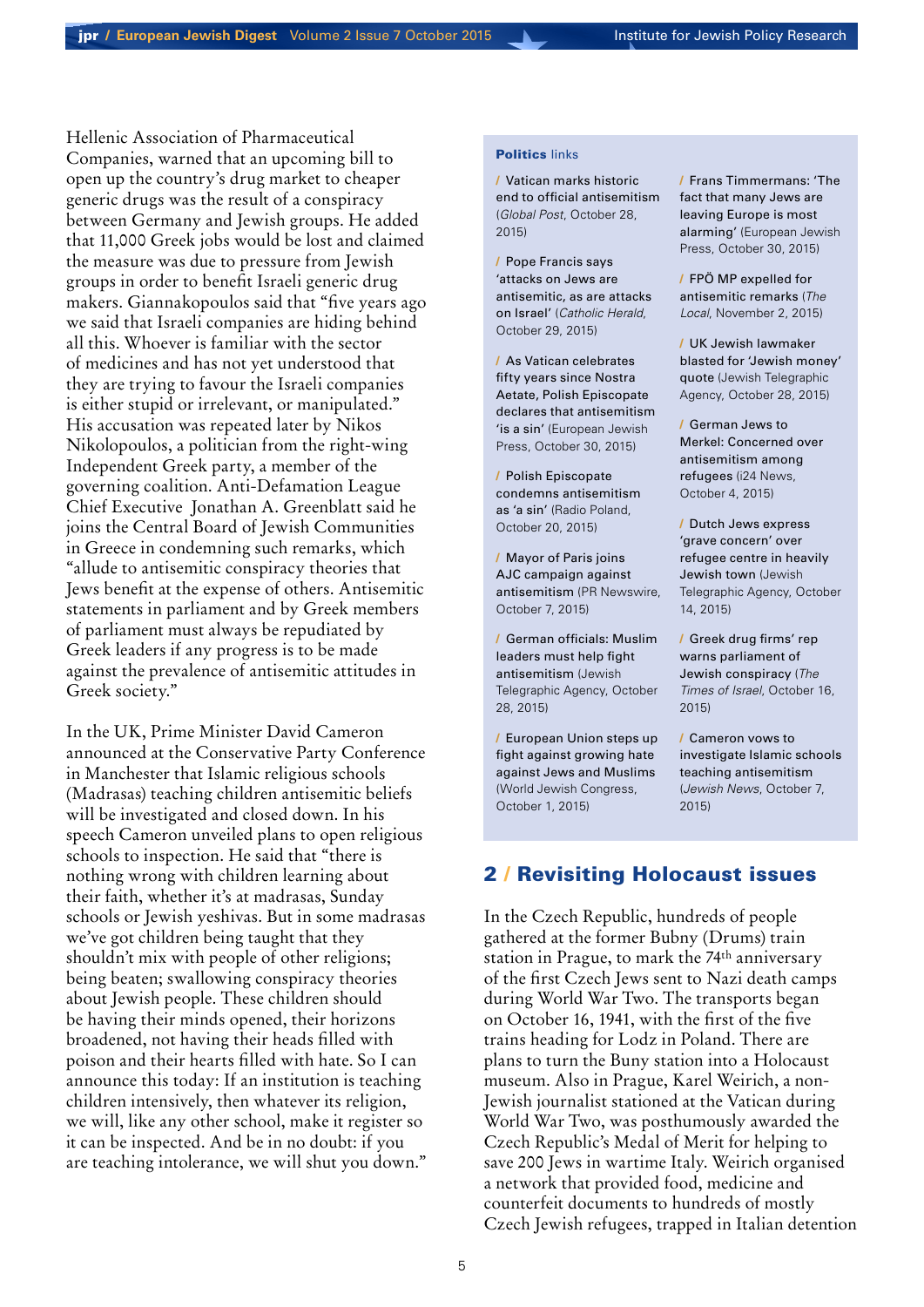camps. President Milos Zeman handed the award to Weirich's nephew, Pavel Weirich, at a ceremony at Prague Castle.

At a ceremony in Vilnius, Lithuania, eighty Lithuanians who saved Jews during World War Two were granted the status of freedom fighters. Gintaras Šidlauskas, senior specialist at the Lithuanian Genocide and Resistance Research Centre, expressed regret at the ceremony that during four years of delayed decision-making many rescuers had died of old age. As a result of the change in their legal status, the remaining rescuers will now be allocated a monthly state pension of 400 litas (EUR 115.9).

Also in Lithuania, about fifty people gathered in a forest at the mass grave at Poligón, outside Švenčioneliai, to commemorate the murder of 8,000 Jews on 7th and 8th October 1941. Some of the speakers at the ceremony referred to the brutality of the killings, noting that the volunteer shooters were local 'patriots' and most of the children were killed by being smashed against trees to save ammunition. In the town of Šeduva, a monument was unveiled to all its former Jewish residents. At the ceremony, Prime Minister Algirdas Butkevičius said that "Šeduva should be proud of the long history of its Jewish community that dates back to the fifteenth century. Jews lived here, created, traded [and] the Jewish community of Šeduva has always put great emphasis on culture and active social life." Schoolchildren from Vilnius Sholom Aleichem Gymnasium and Seduva Gymnasium took part in the ceremony. In Vilnius, Mantvydas Bekešius, Deputy Minister of Foreign Affairs, attended events commemorating Japanese Consul Chiune Sugihara, who, in 1940 issued "Visas for Life" for thousands of Lithuanian and Polish Jews that enabled them to leave Lithuania. The Embassy of Japan held an unveiling ceremony for two commemorative plaques, which were mounted at the Metropolis Hotel and at the Kaunas railway station. At an event at Vilnius University, Linas Linkevičius, Minister of Foreign Affairs, attended the première of *Persona Non Grata*, a film about the rescue efforts of Sugihara.

In Poland, the city of Warsaw honoured Polish-Israeli poet and writer, Halina Birenbaum, with the Medal of Merit, the city's highest honour. Birenbaum, a Holocaust survivor, was awarded the medal for "documenting and commemorating the history of the Warsaw Ghetto, where she was imprisoned with her family."

In Germany, following Israeli Prime Minister Benjamin Netanyahu's claim that Jerusalem's Grand Mufti Haj Amin al-Husseini convinced Adolf Hitler to exterminate the Jews, the German government clarified that it was responsible for the Holocaust. Steffen Seibert, spokesman for German Chancellor Angela Merkel, said there was "no reason to change our view of history." He added that "all Germans know the history of the murderous race mania of the Nazis that led to the break with civilisation that was the Holocaust. This is taught in German schools for good reason, it must never be forgotten and I see no reason to change our view of history in any way. We know that responsibility for this crime against humanity is German and very much our own."

At the European parliament, a new coalition, the European Alliance for Holocaust Survivors, was formed in Brussels at the initiative of the World Jewish Restitution Organisation (WJRO). Thirty-six members of the European Parliament from across the political spectrum urged the assembly's President Martin Schulz to increase attention to the restitution of Holocaust-era property, noting the need for resolution so long after the Second World War. The MEPs stressed that European parliamentarians "bear a particular moral responsibility to promote the restitution of property unjustly taken during the Holocaust and its aftermath, as well as to advocate for the social welfare of ageing survivors and the enduring remembrance of the Holocaust."

In the UK, the results of a survey of nearly 8,000 school students by University College London's Centre for Holocaust Education were published. It found that just thirty-seven percent of British schoolchildren know what the term 'antisemitism' means, and whilst most knew Jews were the primary victims, they had "little understanding of why they were persecuted and murdered." A third of respondents "massively underestimated" the scale of the Holocaust, with ten per cent believing that fewer than 100,000 Jews were killed. Very few appeared to know about the role played by collaborating regimes, or the complicity and participation of huge numbers of people across Europe. Over half believed that the mass murder took place in Germany rather than Eastern Europe, and that the largest number of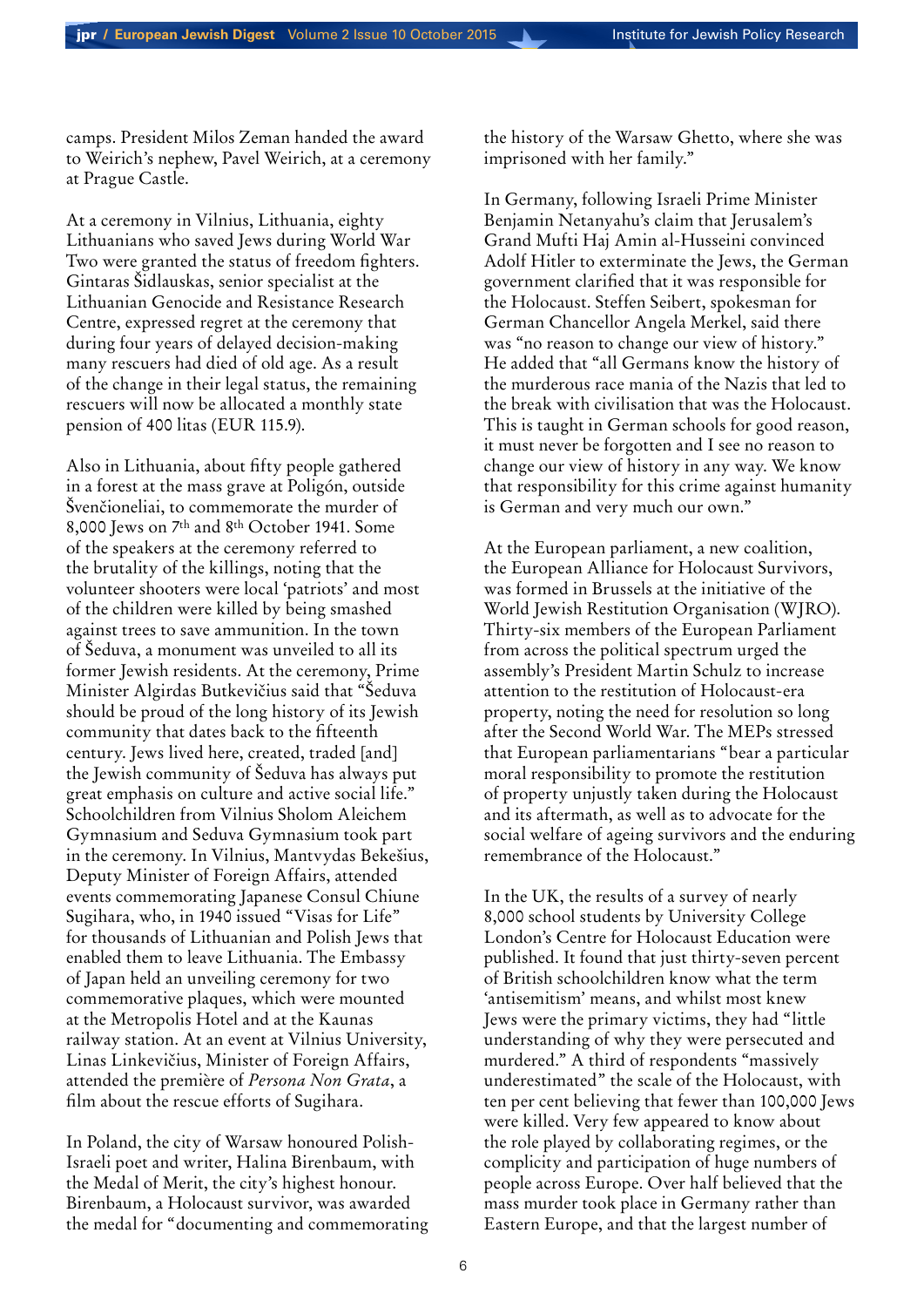Jews murdered came from Germany rather than Poland. Paul Salmons, Programme Director of the UCL Centre for Holocaust Education, said "the consequences of this lack of knowledge for making meaning from the Holocaust are immense – the incorrect belief that people had no choice in carrying out the killings may be comforting, but the historical reality raises far more difficult questions about why and how people could become involved in mass murder. It is essential that young people study the reality rather than the myth if they are to better understand how genocides can happen."

In Germany, an annotated version of Adolf Hitler's *Mein Kampf* is set to go on sale for the first time in seventy years following the expiry of the Bavarian state's copyright at the end of 2015. Historians at the Munich-based Institute of Contemporary History (IFZ) have prepared a new, annotated edition of the book to be released in January. The new version will feature a total of 3,700 comments providing analysis on its content which doubles the number of pages of the original version. IFZ's Christian Hartmann said every sentence will be explained and critically evaluated in the upcoming edition because "Hitler's 800 page book is in great parts antisemitic, displays imperialistic thinking and violence. For Hitler, violence was the livelihood of human existence." They believe the new version is an anti-Hitler book, aiming at showing that the dictator's ideas do not work. Hartmann added that "we want to counter... any symbolic value with our version. It is an attempt to destroy Hitler's ideology completely."

# 3 / Other news stories about Jewish life in Europe you may have missed

In Montenegro, the third annual Mahar conference was held in Petrovac, Montenegro, at which more than 400 representatives from Jewish communities in the Balkans and former Yugoslavia gathered. The seminar was aimed at preventing the assimilation of the 2,500 Jewish people in the region. It was the first time in two decades that leaders of 26 Jewish communities in Montenegro, Bosnia and Herzegovina, Croatia, Serbia, Kosovo, Albania, Macedonia and Hungary have met.

### **Revisiting Holocaust issues links**

/ [Czechs remember first](http://news.yahoo.com/czechs-remember-1st-transport-jews-nazi-death-camps-162856263.html)  [transport of Jews to Nazi](http://news.yahoo.com/czechs-remember-1st-transport-jews-nazi-death-camps-162856263.html)  [death camps](http://news.yahoo.com/czechs-remember-1st-transport-jews-nazi-death-camps-162856263.html) (Yahoo! News, October 16, 2015)

/ [Czech man posthumously](http://www.jta.org/2015/10/29/news-opinion/world/italian-man-posthumously-awarded-czech-honor-for-helping-jews-in-holocaust) [honoured for helping](http://www.jta.org/2015/10/29/news-opinion/world/italian-man-posthumously-awarded-czech-honor-for-helping-jews-in-holocaust)  [Jews in Holocaust](http://www.jta.org/2015/10/29/news-opinion/world/italian-man-posthumously-awarded-czech-honor-for-helping-jews-in-holocaust) (Jewish Telegraphic Agency, October 29, 2015)

/ 80 Lithuanians who saved Jews during WWII granted status of freedom fighters (Delfi by *The Lithuania Tribune*, October 2, 2015)

/ [Annual memorial for](http://en.delfi.lt/lithuania/society/annual-memorial-for-the-jews-of-svintsyan-svencionys-small-but-well-done.d?id=66061010)  [the Jews of Svintsyán](http://en.delfi.lt/lithuania/society/annual-memorial-for-the-jews-of-svintsyan-svencionys-small-but-well-done.d?id=66061010)  (Švenčionys): Small but [well done](http://en.delfi.lt/lithuania/society/annual-memorial-for-the-jews-of-svintsyan-svencionys-small-but-well-done.d?id=66061010) (Delfi by *The Lithuania Tribune*, October 8, 2015)

/ [Šeduva unveils](http://en.delfi.lt/lithuania/society/seduva-unveils-monument-for-towns-jewish-population.d?id=69233916)  [monument for town's](http://en.delfi.lt/lithuania/society/seduva-unveils-monument-for-towns-jewish-population.d?id=69233916)  [Jewish population](http://en.delfi.lt/lithuania/society/seduva-unveils-monument-for-towns-jewish-population.d?id=69233916) (Delfi by *The Lithuania Tribune*, October 9, 2015)

/ Lithuanian deputy foreign minister attends events for Chiune Sugihara (Delfi by *The Lithuania Tribune*, October 9, 2015)

/ Film about Japanese diplomat who saved Jews premièred in Vilnius (Delfi by *The Lithuania Tribune*, October 16, 2015)

/ [City of Warsaw honours](http://www.jta.org/2015/10/14/news-opinion/world/city-of-warsaw-honors-polish-israeli-writer-halina-birenbaum)  [Polish-Israeli writer](http://www.jta.org/2015/10/14/news-opinion/world/city-of-warsaw-honors-polish-israeli-writer-halina-birenbaum)  [Halina Birenbaum](http://www.jta.org/2015/10/14/news-opinion/world/city-of-warsaw-honors-polish-israeli-writer-halina-birenbaum) (Jewish Telegraphic Agency, October 14, 2015)

/ Angela Merkel forced to clarify Germany was responsible for the Holocaust following Benjamin Netanyahu controversy (*The Independent*, October 21, 2015)

/ [New coalition in the](http://ejpress.org/index.php?option=com_content&view=article&id=54458&Itemid=6)  [European Parliament to](http://ejpress.org/index.php?option=com_content&view=article&id=54458&Itemid=6)  [support restitution of](http://ejpress.org/index.php?option=com_content&view=article&id=54458&Itemid=6)  [Holocaust-era property](http://ejpress.org/index.php?option=com_content&view=article&id=54458&Itemid=6) (European Jewish Press, October 15, 2015)

/ [Survey reveals pupils'](http://www.thejc.com/news/uk-news/148118/survey-reveals-pupils%E2%80%99-deep-misunderstanding-about-antisemitism-and-holocaust)  [deep misunderstanding](http://www.thejc.com/news/uk-news/148118/survey-reveals-pupils%E2%80%99-deep-misunderstanding-about-antisemitism-and-holocaust)  [about antisemitism and](http://www.thejc.com/news/uk-news/148118/survey-reveals-pupils%E2%80%99-deep-misunderstanding-about-antisemitism-and-holocaust)  [the Holocaust](http://www.thejc.com/news/uk-news/148118/survey-reveals-pupils%E2%80%99-deep-misunderstanding-about-antisemitism-and-holocaust) (*The Jewish Chronicle*, October 26, 2015)

/ [Adolf Hitler's 'Mein](http://www.nbcnews.com/news/world/adolf-hitlers-mein-kampf-return-german-bookstores-n445031)  [Kampf' to return to](http://www.nbcnews.com/news/world/adolf-hitlers-mein-kampf-return-german-bookstores-n445031)  [German bookstores](http://www.nbcnews.com/news/world/adolf-hitlers-mein-kampf-return-german-bookstores-n445031) (NBC News, October 16, 2015)

In Poland, two Jewish cemeteries, renovated with funding provided by Germany, were rededicated. Ceremonies were held at cemeteries in Jozefow Bilgorajski, founded in 1725, and Frampol, founded in the nineteenth century, which were both destroyed during World War Two. Monika Krawczyk, director general of the *Foundation for the Preservation of Jewish Heritage*, said that "the historical significance is the fact that these are the first two Jewish cemeteries in Poland renovated with funds from the German federal government. We managed to achieve this goal 76 years since the outbreak of World War II."

In Austria, the Jewish Museum in Eisenstadt completed a project to digitise over a thousand graves in the city's Jewish cemetery. The cemetery was in use from 1679 to 1875 and many of the headstones were so worn that the inscriptions were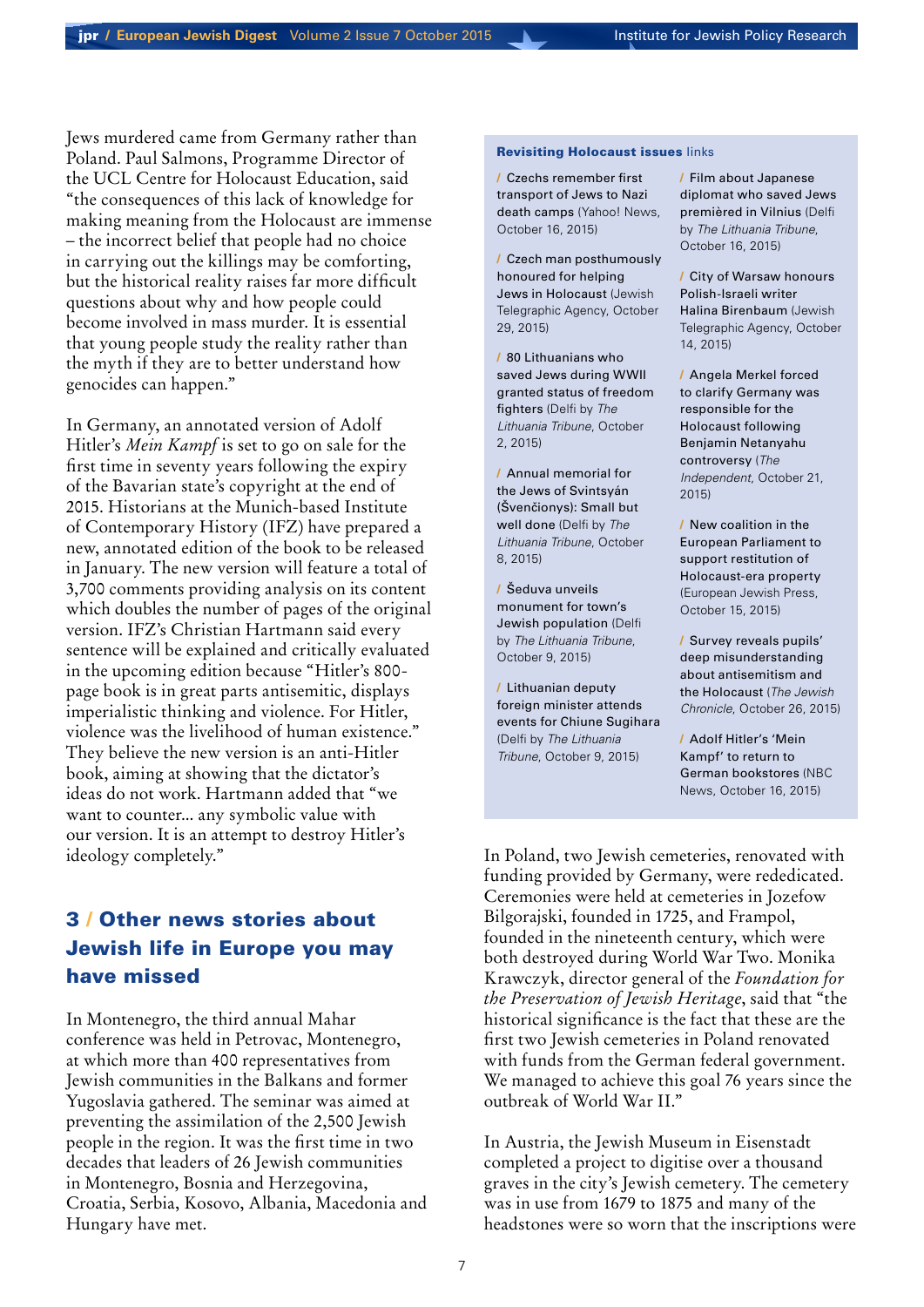unreadable. The museum documented all 1,082 graves and attached a QR code to each one, which, when scanned by a smartphone, will report who is buried in the grave, when the person died and a list of relatives.

In the UK, a new Jewish-Muslim women's network aimed at breaking down religious and cultural barriers has been launched with government backing. Nearly 150 people attended the launch of *Nisa-Nashim* (meaning 'women' in Arabic and Hebrew) at the Islamia Girls' school in north London. The government supported the network with a £30,000 grant.

Also in the UK, over 100,000 Jews from all over the country took part in Shabbat UK towards the end of the month. Those taking part were encouraged to "switch off the week, switch on Shabbat" by disconnecting from all technology in favour of spending time with friends and family. Over 900 community events were arranged with *Great Challah Makes* in thirty different locations nationwide, including in a giant tent in Brent Cross, where 5,000 people set a Guinness world record for the largest bread-making gathering. Chief Rabbi Ephraim Mirvis said "it was a remarkable experience we won't forget. And the reports coming in from around the country are of similarly memorable Shabbat experiences, from the record breaking challah make events to packed communal meals, unprecedented levels of home hospitality and incredibly inspiring Havdallah events." Prime Minister David Cameron said Shabbat UK "brings together tens of thousands across our country to celebrate the unity and sense of community that has been a hallmark of Jewish life for generations. But it also has a wider message that speaks to everyone in Britain, because we can all benefit from taking a moment to appreciate the value of family, friends and community life."

In the Netherlands, the Food and Consumer Product Safety Authority has advised the government to ban ritual slaughter of animals, citing pain and suffering caused to them in the process. The authority said it opposed ritual slaughter because it means that animals may take more than 45 seconds to die, during which time they may be subjected to stress and pain. Chief Rabbi Binyomin Jacobs expressed his surprise at the report as "we made an agreement" between the Jewish community and the government regarding

slaughter," referring to a 2012 agreement between the country's Agriculture Minister and Jewish and Muslim leaders stipulating that animals can continue to be ritually slaughtered as long as they lose consciousness within forty seconds of their throats being cut.

In Portugal, the Justice Ministry has started granting citizenship rights to the descendants of Jews expelled by Portugal five centuries ago. At the beginning of October the ministry said that it had received more than 200 applications. In Spain, the government granted citizenship to 4,302 Sephardim whose Jewish ancestors were expelled from the country in 1492. The Federation of Jewish Communities in Spain reported that most of the new citizens were from Morocco, Turkey and Venezuela.

In Spain, a town in the north of the country held an official ceremony to mark its name change from 'Kill Jews Town.' Daniel Kutner, Israel's ambassador to Madrid and representatives from the Jewish communities in Spain took part in a ceremony during which the town's new name signs were installed. The town, formerly known as Castrillo Matajudíos, reverted to its original name, Castrillo Mota de Judios, or Castrillo Jews' Hill. Researchers believe the village got its previous name from Jewish residents who converted to Catholicism and wanted to emphasise their loyalty to the Spanish authorities. No Jews live in the village today but many residents have Jewish roots and the town's official shield includes the Star of David.

In Italy, Jewish rosary bead sellers who were given their licences to sell Catholic souvenirs in Rome by the Vatican two centuries ago, protested outside the town hall over new restrictions on their trade. The street vendors, who offer images of Christ and saints, are angry at being banned from selling near the Colosseum after the city decided to clear out hawkers. Fabio Perugia, spokesman for Rome's Jewish community, said "the Jewish rosary bead sellers are a Roman tradition which risks being destroyed." Since the Jews were first given licences by the Vatican in the nineteenth century to sell religious paraphernalia, the traders have worked uninterrupted except during the Nazi occupation. The 115 licences awarded have been handed down from father to son. Of the 200 families which now share the licences, 99 per cent are Jewish.